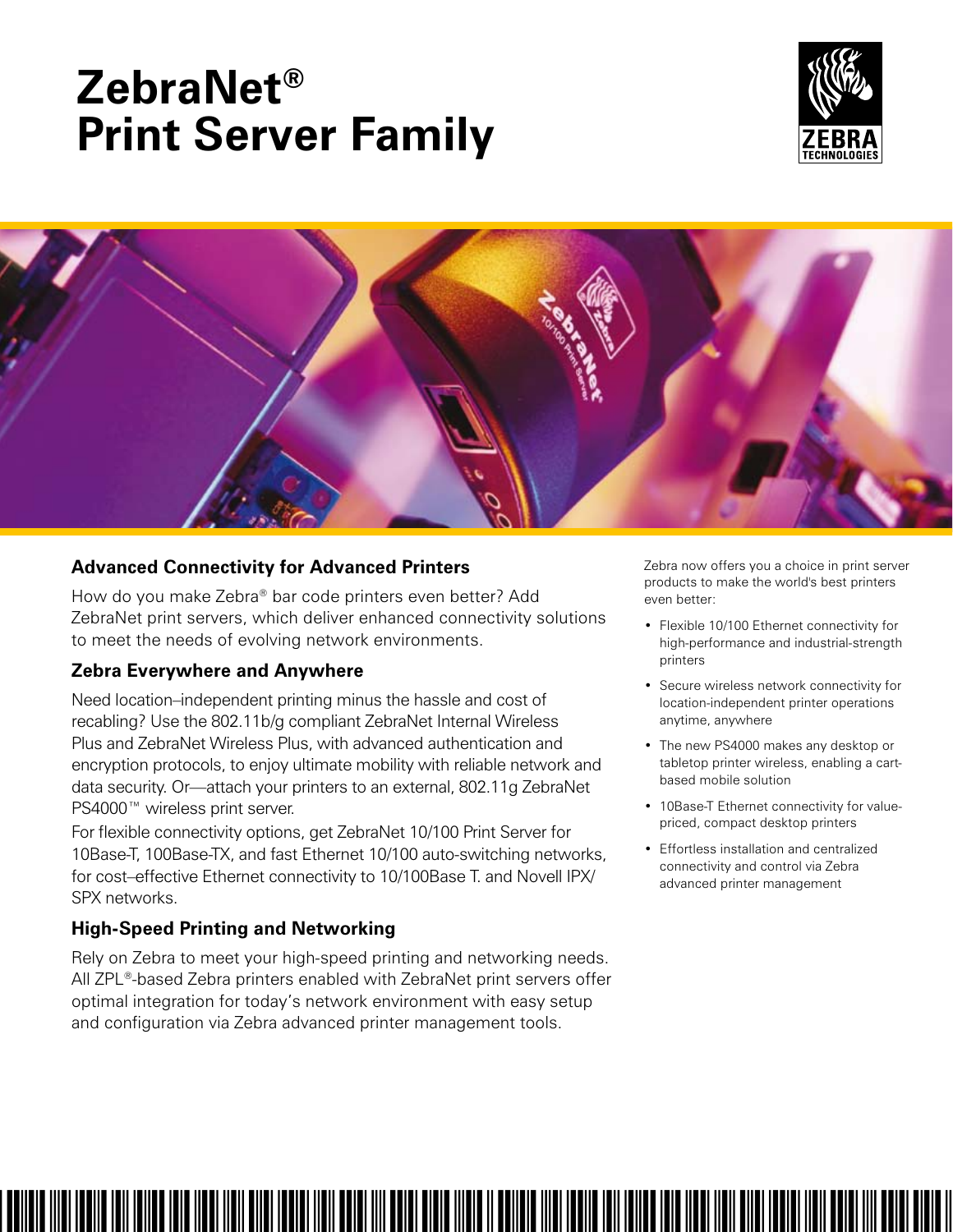# **ZebraNet Print Server Family**

**ZebraNet Internal Wireless Plus and Wireless Plus**





ZebraNet Internal Wireless Plus and ZebraNet Wireless Plus offer a high level of wireless security for *Xi*™, 105*SL*™, S4M™, ZM400™/ZM600™, *PAX*4, R*Xi™*, RZ400™/RZ600™, R*PAX* printers for flexible re-configuration of printers as business needs require. Compatible with Zebra's wireless mobile printers, the ZebraNet Internal Wireless Plus has an internal, theft-resistant radio that doesn't require you to buy a separate card. Tethered antenna with magnetic mount can optimize reception by enabling the user to position the antenna in a manner to improve signal quality.

#### **Operating Characteristics**

#### **Wireless Network Connection**

- • Wireless network compatibility—IEEE 802.11b/g
- Data Rates Supported—1, 2, 5.5, 11, and 54 Mb per second
- • Wireless Medium DSSS (Direct Sequence Spread Spectrum)
- Frequency Band-2.4 to 2.4897 GHz

#### **Radio Cards (Wireless Plus)**

See page 4 for selected Cisco® and Motorola® radio card models.

### **Security**

Refer to radio card securities supported on page 4.

#### **User Interface**

- Link Status Indicator—real-time display of the printers network status.
- • Wireless Signal Indicators

#### **Additional Tools Support**

Configuration via ZebraNet™ Bridge Enterprise remote printer management software and Telnet

#### **Other Features**

#### **Power**

Power provided by the printer

#### **Environment**

Operates to the environmental specifications of the printer.

#### **Agency Approvals**

Safety: UL 1950; IEC 950; CSA 950-95; EN 60950: 1995 CE: CISPR 22 (-B); CE Compliance; EN 55024:1998; EN 61000- 3-2, -3-3 FCC: (Class B – *Xi*III only); FCC (Class A – *Xi*II); Canadian Doc. (Class A)

#### **ZebraNet Internal Wireless Plus Availability**

ZebraNet Internal Wireless Plus print server is not available in all countries. Contact your Zebra representative for availability.

#### **Warranty**

One year



ZebraNet Internal Wireless Plus installed on a Zebra *Xi*III*Plus* printer



ZebraNet Internal Wireless Plus optional tethered antenna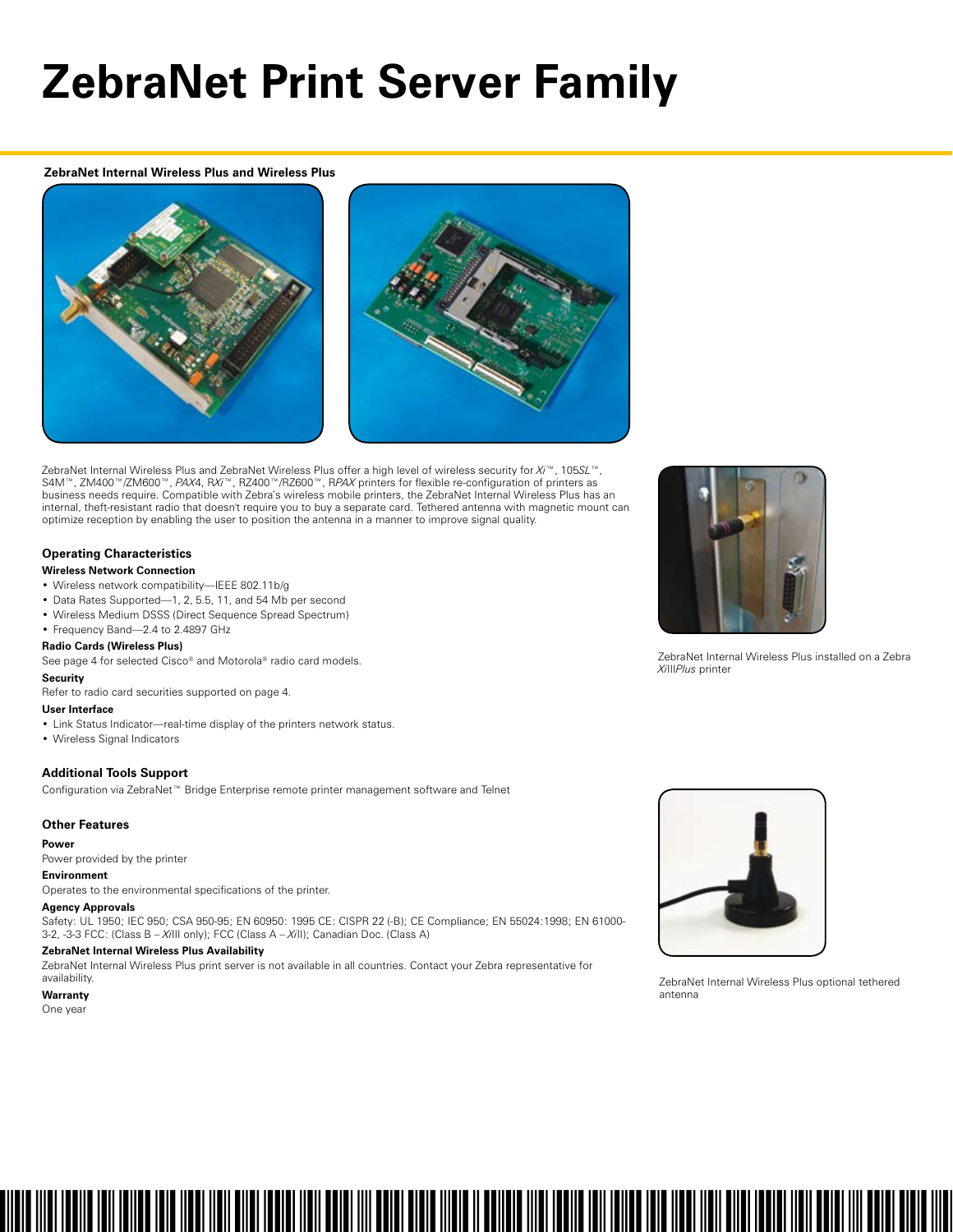#### **ZebraNet 10/100 Print Server ZebraNet PS4000**



ZebraNet 10/100 Print Server is available in an internal or external version that provides a complete wired solution for 10Base-T, 100Base-TX, and fast Ethernet 10/100 autoswitching networks. When paired with the industrial-strength Zebra *Xi*, 105*SL*, S4M, Z4Mplus™/ Z6Mplus™ and ZM400/ZM600, R*Xi*, RZ400/RZ600, R*PAX* printers with enhanced ECP parallel support, it offers greater data transmission speeds for faster throughput.

#### **Operating Characteristics**

• Ethernet 10Base-T and 100Base-TX UTP RJ45 connection

• Auto senses full- and half-duplex communications

#### **Printer Connection**

Bi-directional, IEEE- 1284 Centronics® parallel port (Compatibility, Nibble, and ECP) **User Interface**

- Test button: diagnostic test and configuration printing
- • Activity indicators: bi-color display of operational status;
- • bi-color display of speed and network activity

#### **Electrical**

- • Maximum 750mA at 5.25VDC
- • Nominal 475mA at 5VDC
- Power provided by the printer (Centronics pin 18, 5VDC at 475mA)

#### **Other Features**

#### **Physical Characteristics**

- • Width: 2.8" / 71.12 mm
- • Length: 3.2" / 81.28 mm
- • Height: 1.2" / 30.48 mm
- • Weight: 2.7 oz / 77 g

#### **Environment**

- • Operating Temperature: 32° F/0° C to 104° F/40° C
- • Storage Temperature: -40° F/-40° C to 140° F/60° C
- • Operating Humidity: 25 to 85% non-condensing
- Storage Humidity: 5 to 85% non-condensing

#### **Agency Approvals**

CISPR 22 Class B; Canadian Doc.; FCC Class B; EN55024; AS/NZS3548

#### **Warranty**

One year



ZebraNet PS4000 takes Zebra desktop, tabletop, or RFID printers—and even USB 2.0 enabled laser or inkjet printers—and turns them into a mobile solution wherever you need to go wireless.

With secure 802.11g wireless connectivity for up to four USB devices, the new ZebraNet PS4000 wireless print server eliminates the hassle of installing wires around a retail or warehouse operation.

#### **Operating Characteristics**

#### **Connectivity**

- • IEEE 802.11g (CF format)
- Four USB ports
- 10-pin RS232 communications port for setup
- **Security**

802.11i/ WPA2, EAP-TLS, EAP-TTLS, IEEE 802.1X Authentication schemes, WPA-PSK, WPA-LEAP, WPA-PEAP, WPA-EAP/FAST, VPN, and more!

#### **User Interface**

- 6 LED indicators for printer status.
- • Optional LCD for monitoring network and battery status.

#### **Memory**

- 8 MB RAM and 4 MB Flash
- **Power**

#### • AC adapter

- • Server Input Range: 10V nominal to 24V nominal
- • Wide DC input voltage allows various powered carts or LA-24 battery pack compatibility

### **Other Features**

#### **Environment**

- • Vibration resistant for cart- based environments
- • Operating Temperature: 32° F/0° C to 104° F/40° C
- Storage Temperature: 14° F/0° C to 104° F/40° C
- • Operating and Storage Humidity: 20% to 80%, non-condensing.

#### **Agency Approvals**

United States (FCC), Industry Canada (IC), Australia/New Zealand (C-Tick), Mexico (NOM/NYCE), EU/EFTA (CE)

#### **Warranty** One year